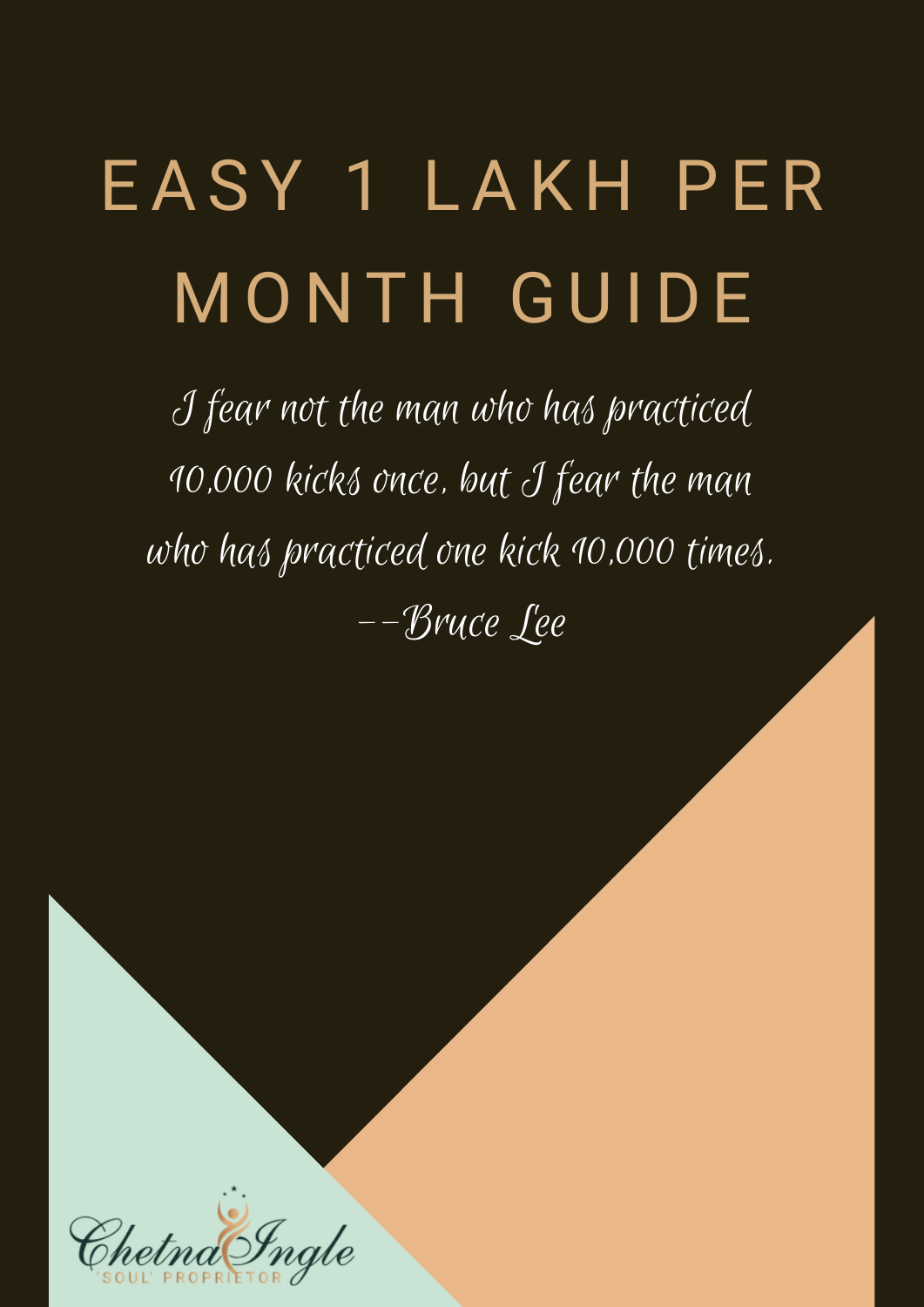### WHY IS NICHE CRITICAL?



I would by far be the only person in the world who had the toughest time finding my micro-niche.

I am a BE electronics engineer (Grad:2002), who did her Masters in Electrical and Computer Engg from CSU, Ohio (grad 2005), who them went on to become a Systems Test Engineer in a Satellite based company (2004-2010), who quit her job of 6 years to start her own Fabric Handbags Manufacturing company(2011-2012), that bombed in 2 years, so I had to work for 1 year in an Engineering college in Nagpur(2012-2013), to then go on to become a Quality Analyst in a Software Company of 15+ people (2014), to self-promoting myself and becoming an acting project manager (because 5 most experienced people left the organisation within a span of 2 months) and a half million dollar project was at stake, to becoming a PMP certified project manager (2017), who dared to quit her job because I was not getting the respect I deserved to starting my Digital Entrepreneurship journey (2018 - present).

hahahaha. I am sure you are as confused reading about my journey as I am about

writing it. If you look from a top view, you will see I have a variety of experience but when I started my Digital Entrepreneurship journey, I was even more confused. I could become a PMP trainer, I could create web applications because I had managed SharePoint and .NET projects, I could create websites because I loved the creativity that came with it, I could do Digital Marketing for some clients because I had got it done for some past employer's clients, I could open a ecommerce handbags store and sell handbags online... There is so much I could do and I was doing.

In the first 6 months of my entrepreneurship journey in 2018, because I had to make as much or more as my salary, I tried to do everything that came my way. I wrote PMP documentation for a Gurgaon based PMP training company, I created website for a big Hospital, I did social media marketing for the same hospital, I made websites for other clients. The good part was that I was getting paid but the worst part was that my mind was occupied in too many different directions.

I had not become an entrepreneur to become sooo busy and occupied that I didnt get time to think about the future, to not set goals and not have a fixed destination.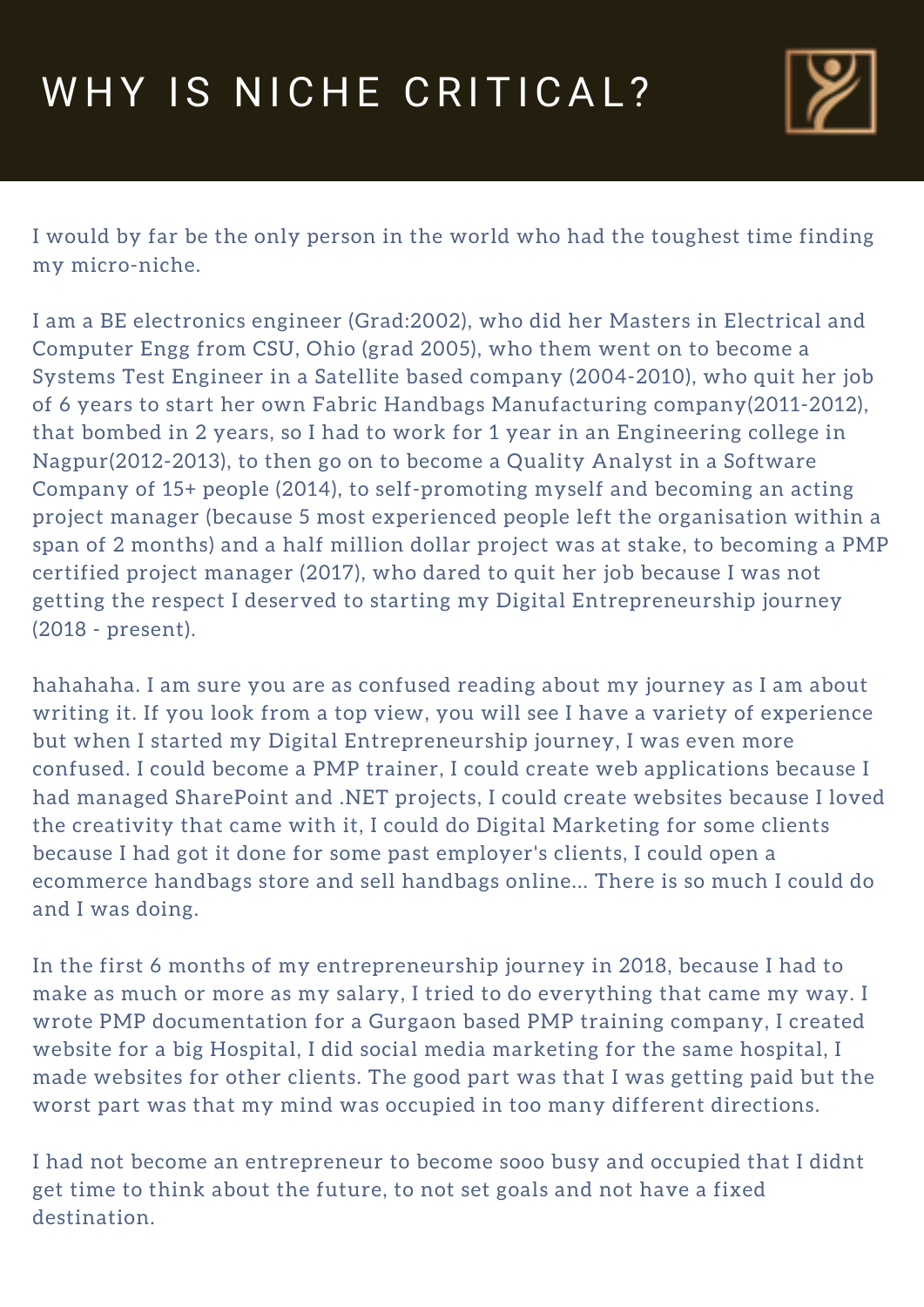### NICHE IS CRITICAL



Of course making money is important but I was not ready to become a worker in my own company. I thought about hiring people, setting up and office, but my Handbags business that I started back in 2011 had burnt me badly. I had lost over 14 Lakhs rupees in that business. It had ruined my relationship with my parents. They had assumed that I didnt value money enough and I didn't want to put them through this stress of overhead costs again. So I didn't give it much thought.

One day to find a solution to this "busy"ness problem, I sat down and watched my whole life in rewind. What did I want to become when I was growing up, what did I focus on most in my college days, what part of my job I loved the most, what was missing in the world, that I, as an individual could make up for and what is it that I would get paid for, no questions asked and what was it that I would enjoy doing even when I didn't get paid a penny for it.

This 'rewind' process took me back to my MS days in Cleveland, USA. During summer semester, when I had not taken any course, I wanted to make money for my next semester. Actually I had come to USA hoping that by 3rd semester I would get some funding and my parents would not have to worry about my fees

but that had not happened.

I found out from other Indian students that one could unofficially work in a mall or some restaurant and make \$5-\$6 per hour. Since I was ready to do whatever it took, I started working in Gujarati Uncle's Subway sandwich store. Initially I started with 5-6 hours per day but seeing my work, my work hours got easily extended and I started working 12-13 hours Mon-Sat and 7 hours on Sunday.

Initially when I started working there, Gujju Uncle (even though he was only 44- 45 years old then) looked almost 60. He was managing his subway sandwich store all by himself, right from ordering inventory, to filling it up, to managing staff of 5-6 people, to keeping the store clean to managing customer inflow etc.

But by the end of my 3rd month there, I had taken over the whole store like a piece of cake. I was opening it, I was serving the morning breakfast clients, I was filling up the inventory, the regular customers started knowing me, I started knowing their taste and their favorites, I started managing the rest of the staff, and I started closing too. Gujju uncle started look fresh and young and 45 again and had to only order inventory from Subway. Rest whole business was managed by me. I would do the financial closing and the store closing. He trusted me like his own daughter and I loved managing his business.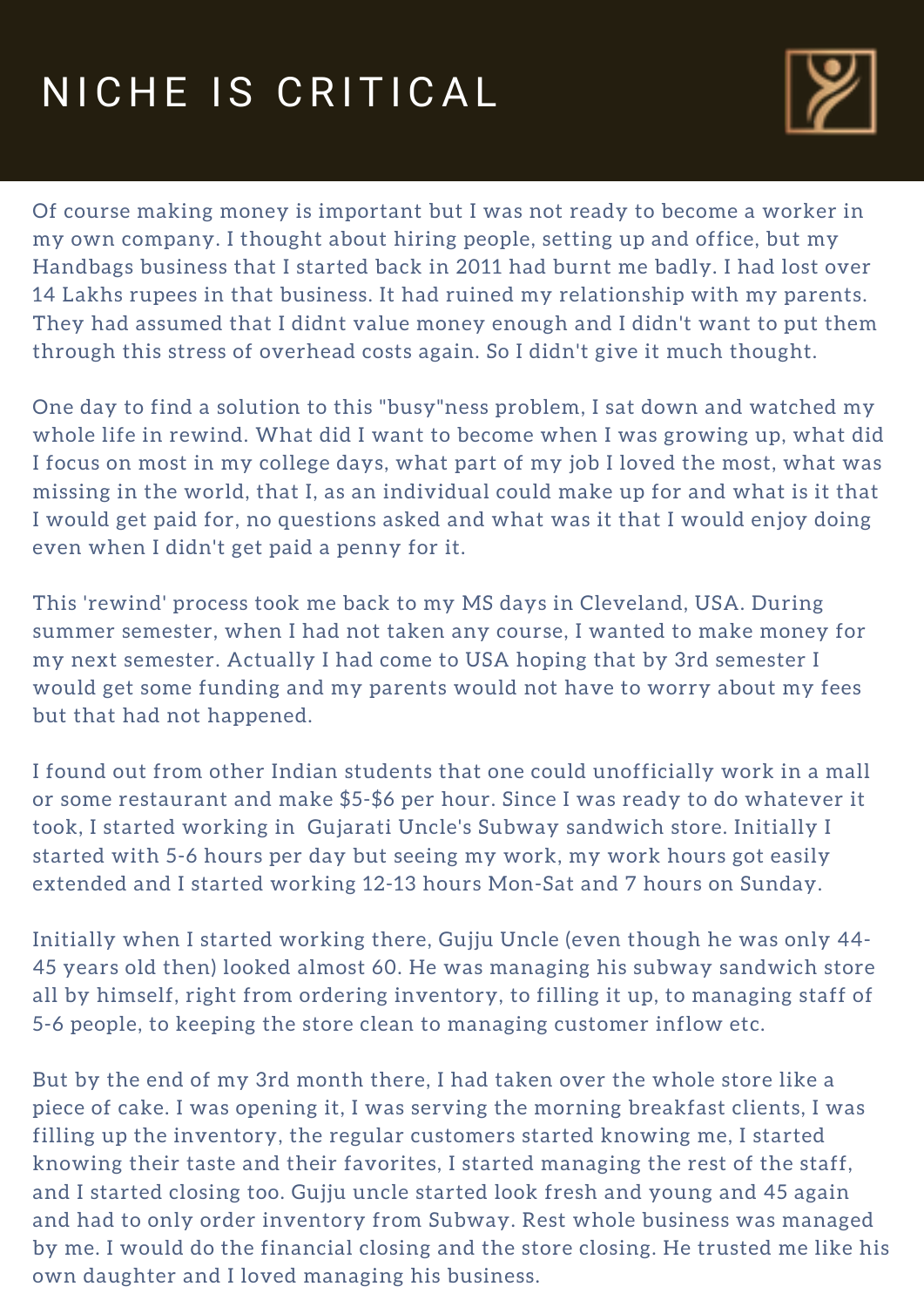### NICHE IS CRITICAL



I managed his business so closely that now Gujju Aunty started becoming J of me. She thought that Gujju Uncle was favoring me because of my gender and my age. Gujju Aunty started becoming angrier and I decided to quit after 3 months.

Anyways I had made enough \$\$\$ to pay for my fees so I had nothing to worry about.

This story and the one organisation when I was last employed at were pretty much the same. The subway sandwich store became an unorganised haphazardly operating IT company, the Gujju uncle was replaced by an owner who was more focused on other things than growing his own company and he stayed in the USA, so there was nothing much he could do, I came in as a QA and went on to become PM and then the owner started to feel left out in his own company and started harassing me for some reason or another.

What I observed in this rewind process was that even though these companies/ store belonged to other people, I did everything on my part to help them flourish. I was always interested in helping other people grow their business. It gave me huge satisfaction to bring order in an otherwise chaotic environment. And money was not a factor. In fact, I did it for very very less money.

So when I was done inspecting my past in rewind mode, I came back to the present mode and decided to focus only on helping other businesses grow. That became my niche.

In fact even now what I am doing is helping your business grow.

The only correction that I had to do was to focus on growing one aspect of a business first. And I chose revenue because many businesses struggle to grow their revenue.

Because I had stayed in the USA, I was always aware of how they and small businesses over there conducted their businesses. I wanted to bring that awareness to the Indian market so I started to focus on Business and Revenue growth in the online domain.

And no business can grow without a website, my way of entering into any business was to make the shovel that digs the gold. In my case, website is the shovel that digs the gold, which is the revenue.

#### **And That's How I Found My Niche!!!!!!!!!!!!!**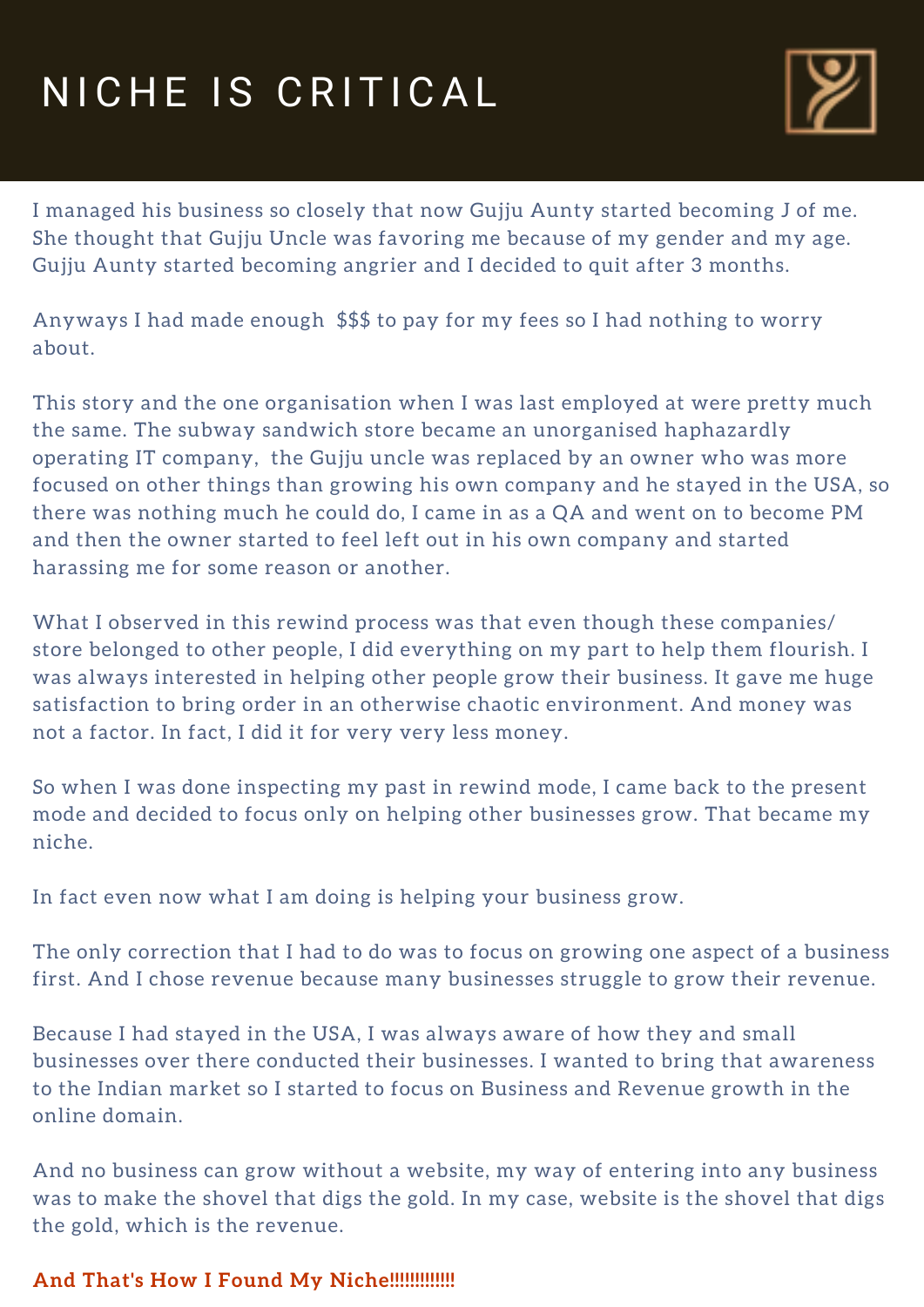#### **T H E ' O N E ' T H I N G**

*I fear not the man who has practiced 10,000 kicks once, but I fear the man who has practiced one kick 10,000 times.*

--Bruce Lee

The benefit of working in 'ONE' niche instead of 10 different things in the reduction in mental occupancy. Your mind does not have to travel from one technology to another.

### WHAT'S YOUR NICHE?



#### **T O D O - WH A T S Y O U R N I C H E ?**

Go in rewind mode and find out what you love to do, what the world needs and what the world will pay you to do.

Many experienced individuals stray away from their expertise into something completely unknown (remember my handbags story).

Thats a big no no. The reason is that you already have experience

in your area of expertise and you know people who might need your expertise ;) so its better to leverage what you already know and encash it.

For example, I could have very well made websites in php, magento, shopify, opencart etc but all those frameworks are different from one another. Switching between technologies and feeling the pain of it was something I had experienced first hand in my last job.

The company was mostly into SharePoint and .Net projects (because thats what they had managed to get from one single client with a big budget that ran the whole company..sad) but when they got a new client (friend converted into client), the company (my boss) decided to use DOTNETNUKE as the framework. My developers were used to working on .NET and they had a painful time learning the new framework and delivering modules in it at the same time, on a strict timeline.

I didn't want the same to happen to me, so I chose to work in wordpress because its the most renowned and reliable and cost effective framework which is secure and low maintenance and millions of developers around the world are working on it.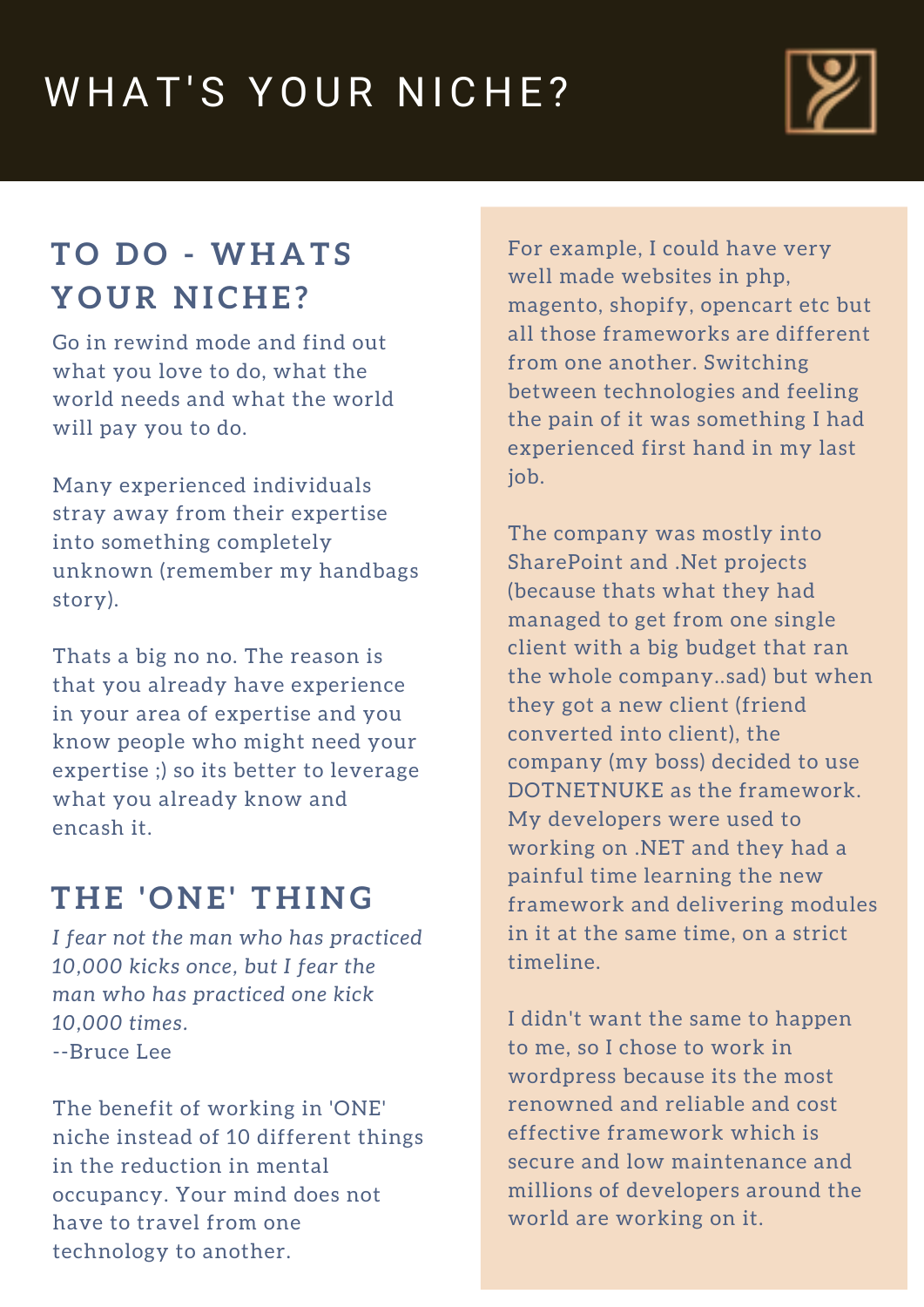### MARKET YOURSELF!



After creating around 30 websites only in wordpress, I know exactly how much effort is going to be needed for a client, I know exactly what plugins will be required, how much they cost, how easy or difficult they are to work with and therefore my costing and profitability are very accurately predictable.

Therefore your niche becomes extremely crucial for your future business growth and your profitability.

#### **MA R K E T O N L I N E**

Once you have figured out your niche, the immediate next thing to work on is to market yourself.

Freelancers or Gig-sters as I like to call them hardly market themselves. Hell, the company that I last worked for, for 4 years did not engage in any serious marketing activities.

They just hired 2 sales people and expected them to bring the sales by cold calling. In the age of internet, when an IT company engages in such a process to get sales in pretty lame.

When I started my entrepreneurship journey, I didnt want to make the same mistake. So I started marketing my services online. Since my target audience were mostly business owners, who would be mostly on Linkedin, I started creating videos and through my videos I started providing valuable content, related to websites.

What are websites, why one should have websites, how website making and costing are much easier and cheaper than what other BIG companies project etc.

This kind of dialogue made my content very interesting for people to watch. By watching my videos consistently, they started trusting me more and I started getting messages on my Linkedin.

Once I verified that these were quality leads, I would get them on a phone call and discuss more about getting their business online and what goes into making a website and what kind of website would be most suited for them.

Notice how I was incharge of the call and was interviewing my client. With the authority in my voice, approach and knowledge,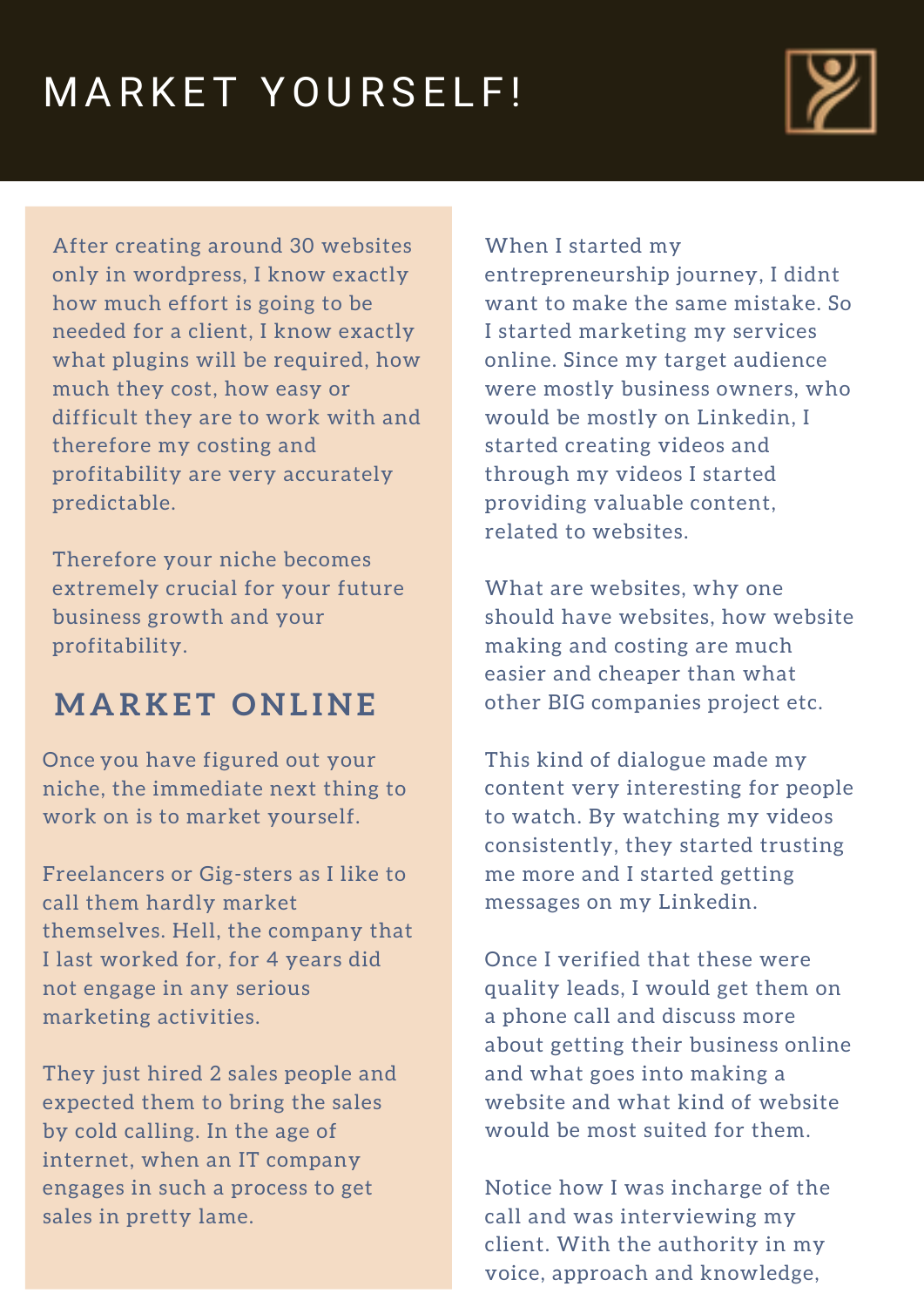## SELL YOUR PRODUCTS AND SERVICES



they became 100% sure that I was the one who could solve their problem.

#### **S A L E S - GE T T H A T D E A L .**

People only buy from people they like, know and trust.

When I talked to them on the phone, they got a sense that I knew what I was talking about and did not hesitate to give me the project.

My videos allowed people to know me, like me and trust me.

I would take 50% advance on all my projects and rest 50% on project completion.

As I grew in my skill and my game, I now charge 100% for a quick delivery of their project. They don't mind either.

For services like SEO and Social Media, I invoice the companies after completion of the month with a status report of work performed.

The proposal template I use and other needed documents can be downloaded from my resources.

#### **PR O J E C T PRI C I N G**

**Disclaimer**: Your price point for your products and services will depend on your expertise, quality of your work, responsiveness to client and timely delivery and most importantly, how you solve your client's business problem. IT WILL NOT DEPEND ON WHAT OTHERS ARE CHARGING.

When I started making websites, I knew that there are other people in the market, even full fledged companies who are charging anywhere between Rs. 3000 to Rs. 10000 for a websites.

But since I had decided to make websites only in wordpress, the PHP developers were not my competition. Infact there was a large scale construction company who invited me for a discussion only if I worked with wordpress. they paid me Rs. 40k each for 4 of their websites, total of Rs.1, 60,000.

So you cannot measure what you have to offer to the market based on what others are charging. You need to know what differentiates you from others and position yourself accordingly.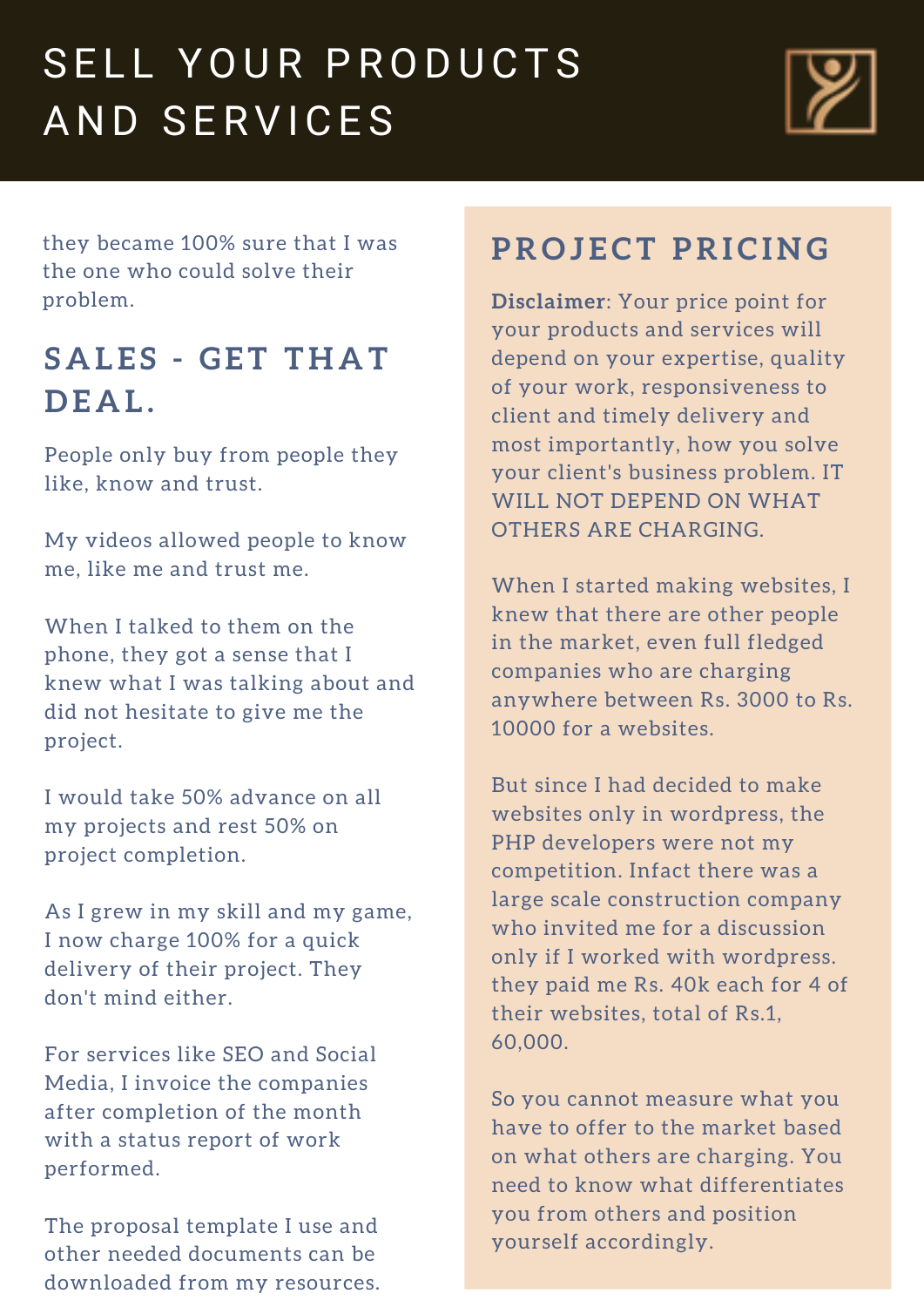#### **PR O J E C T MA N A GEME N T**

Once they see your work and give you other projects, that makes up for the lost cost.

### PROJECT MANAGEMENT



This construction company that I am talking about had met with many other companies for their wordpress websites but no body could crack the deal. The owner of the construction company was pretty savvy and knew how the internet world worked. When I met with him, I just showed him the demo of a theme I had selected. Within 5 mins he approved the theme and the project. It took me more time to get to his office than to close the deal with him.

Thats the power of knowing what you are doing inside out and if you are not sure about knowing your skill, then I would suggest learning from experts and implementing projects for real less money to get your feet wet.

Business owners associate risk with the money that they are paying. If you charge less initially, then it is less risk for the business, you get an entry into their business, you get to showcase your dedication and work ethic and they are ready to forgive a few hick ups here and there.

Another good strategy to enter a new organisation is to charge less. Once you have got the project, it becomes extremely crucial that you deliver it on time, in budget and completed in scope.

Now in the beginning it is possible that you estimate the time / effort incorrectly and you take more time to finish the project. Because of that your other projects would be delayed. And your profitability will be hurt because you could not take on more work in the stipulated month and thats ok.

Take these as learnings and try to improve as time goes by.

What you do keep in mind is that you have a goal to achieve.

In this case our goal is to make 1L per month.

When I started off in 2018 Jan, my goal was 1L per month. And I was newly PM certified so I had assumed that people could need my services.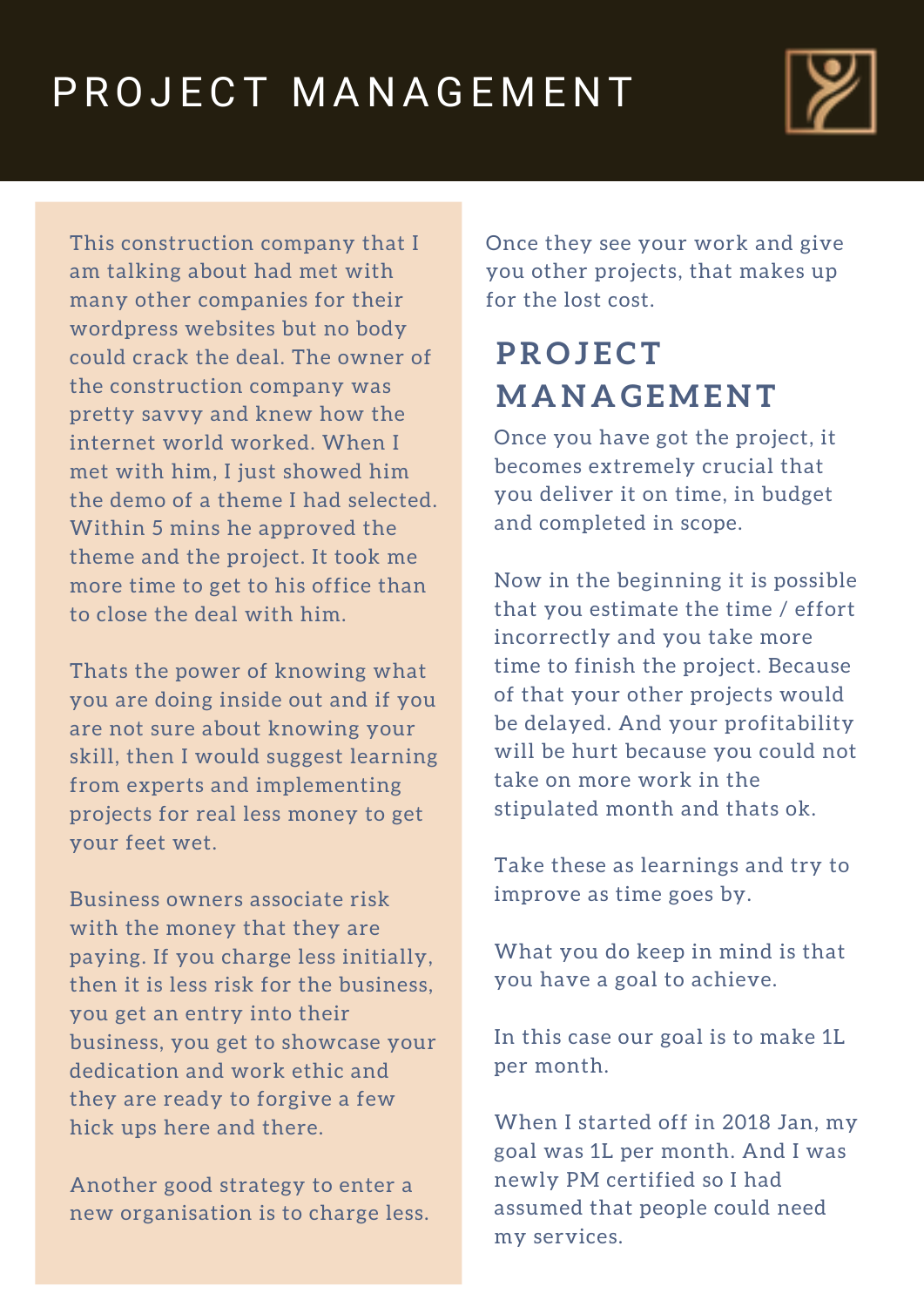#### **MO N E Y MA N A GEME N T**

Since I was not directly contributing to the business growth, I realised this kind of work would never excite me and I stopped taking such projects.

Depending on what your niche is, you will also go through some torturous experiences but they will be your learning for the future.

### EFFICIENT DELIVERY



So I extracted (manually) a list of 65 PMP training centers all over India from PMI website. And one by one wrote an email to all of them. Only one center responded positively. They needed to create 4 mock tests with 200 questions each and for each question I would get Rs.500. Since I am a good writer and a creator, they liked my scenarios of the sample question and gave me the whole project.

We ended up creating only 3 of the 4 mock tests in the given time but it was a good learning experience.

I had assumed that it would be easy to create those mock tests and since each mock test was going to pay me 1 Lakh, it depended on my productivity, how soon I created and submitted the question.

But the lady reviewing the questions was very picky and process oriented and I was very action oriented person. I needed her to quickly give me feedbacks so that I could make corrections and make my money but she would make me sit down like a student and explain to me what went wrong and it became a torturous experience.

The difference between entrepreneurship and employment is the payment. In employment you get paid no matter how many leaves you took or no matter how bad your performance was. Of course there are long term repercussions of a bad performance at job but in entrepreneurship, you get paid for the work you do.

If your client likes your work, they will pay, if they don't then they might not or delay the payment. You have to be extra cautious in entrepreneurship because one delayed payment can take your whole month's budget for a toss.

I made that mistake early on .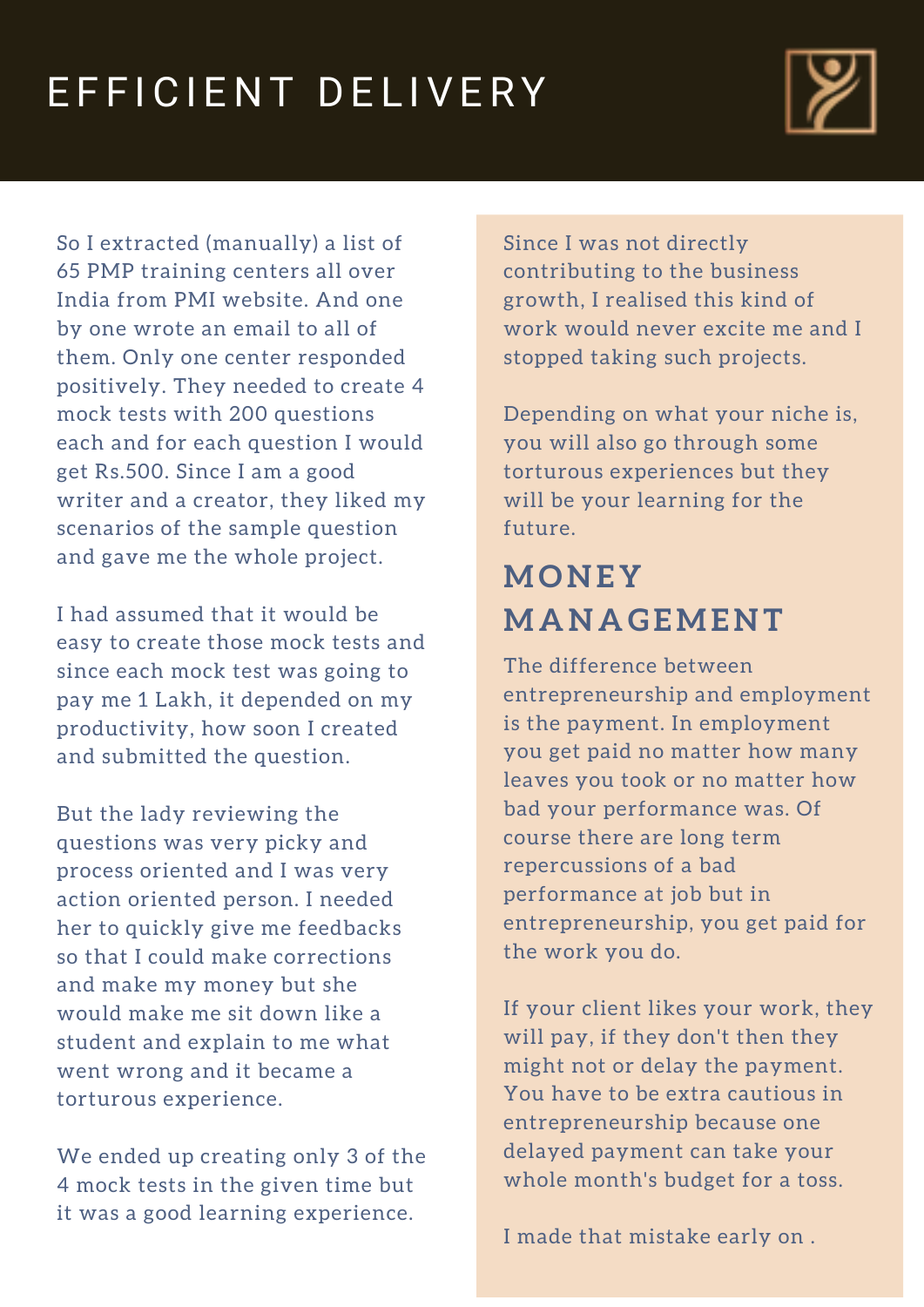It would have been better had I just given them the status report at month end, which I do very diligently now.

The backlog of payments caused a huge dent in my monthly budget. Because I had credit cards, I kept spending thinking that I will get the money sooner or later but that did not happen and I suffered in the process.

### SHOW ME THE MONEY!



I was very casual about collecting monthly payments from my clients early on. There is one healthcare client for whom I had created a website and was performing Social Media Marketing activities for Rs. 40000 per month.

Even though I was performing a lot of work for them and getting good results which the marketing department and head of the organisation were aware of, I would not submit a monthly status report.

I guess because I came from a PM position at my last job, I became too egotistical to send work status to anybody. But the finance department in that organisation has no idea what I did and the marketing department also could not communicate clearly, so they started holding my payments.

Even I did not follow up thinking that they will make the payments. But when payments for 3-4 months were on hold, I realised the gravity of the situation. It took too much back and forth to fix that situation and I had to take a cut in the payment and the services too because of my ego.

But the good part is I am not someone who takes things at face value. When my financial positioning went for a toss, because I had not followed up on payments and not followed that org's process, I asked myself, how did I land up in such a situation.

When I went in rewind, I remembered, early on in my career also, like in my first job's salary negotiation, I did not negotiate the salary. Back in 2002, where my batchmates were getting USD 53000 as a starting package, I had settled for USD 48500. Its another story that because of my fantastic performance I quickly went to USD70k in 5 years but I never asked for a raise.

I guess I was taught that if you are good, you will get it. I only focused on getting good at my job.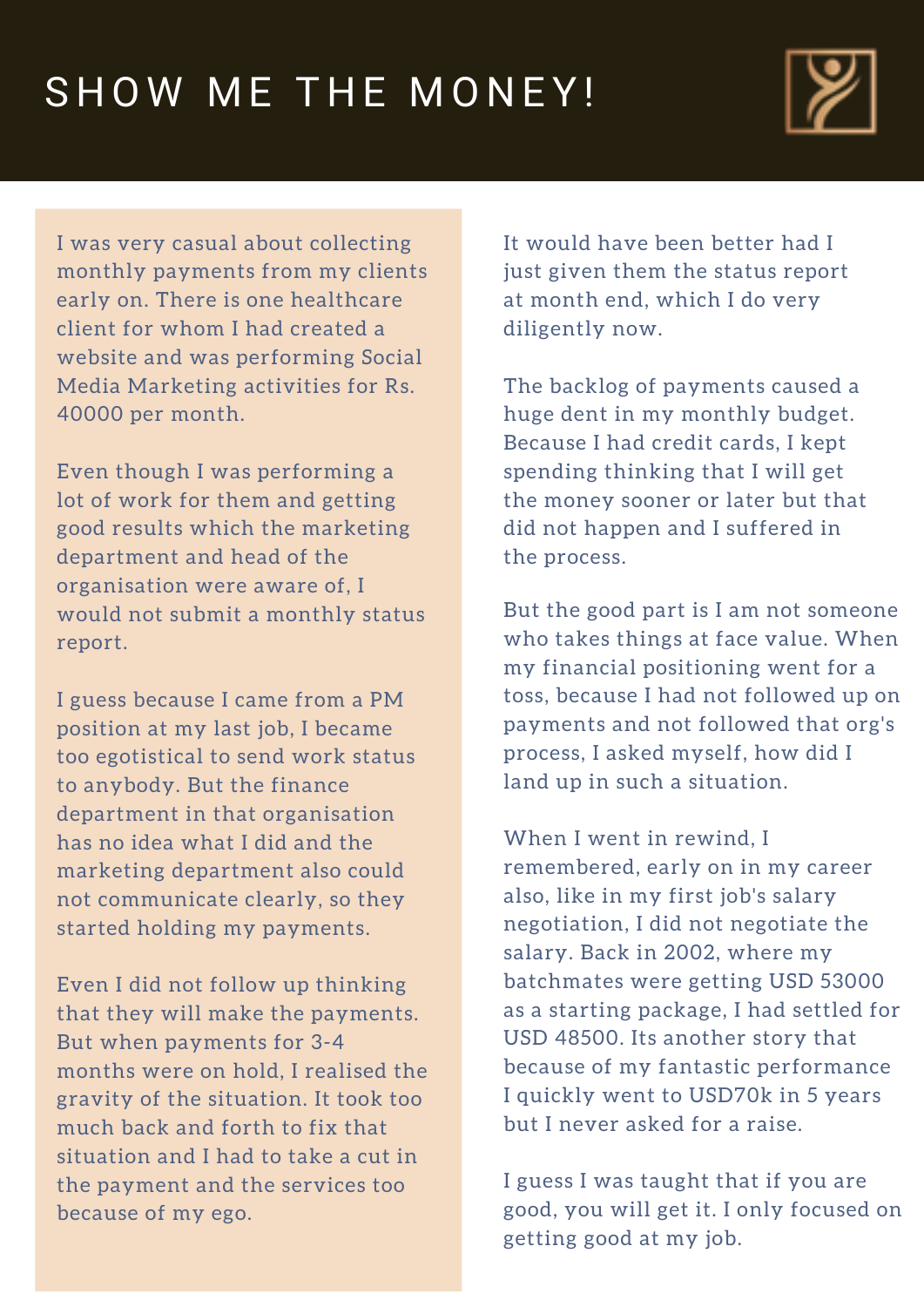Just remind yourself again and again of everything you have done to deserve that money and you will be sorted.

Another mistake I made was that in all the feeling of shame and unworthiness, I lost track of my financial goal.

As an entrepreneur, you must always keep track of your money goal, which are your point system. The more money you have in the bank, those are your points in the game of business. We are all in the race and whoever has more financial worth wins.

If you are not entering in entrepreneurship for money, then you should not be an entrepreneur. You should be a philanthroper working for a non profit organisation.

### MAKE MONEY YOUR BEST FRIEND AND YOU WILL NEVER LOSE



But my day dream would soon end as people in India are not used to paying until you ask them 20 times. Thats why sometimes I feel its much better to work for American or European organisations, where sending one invoice is enough and you get paid right away.

Anyways when I went in rewind, I uncovered a deep rooted belief, a feeling of SHAME I associated whenever I had to ask for money. That exact shame came in the picture when I had to ask this healthcare client again and again. It somehow meant proving my worth or proving why I deserved that payment to myself and I somehow internally always concluded that I was not worth it and therefore I could not ask for payments.

Once I uncovered the reason, which was 'Shame' I stared getting better and better asking for money from people. Now I don't hesitate to ask for full payment upfront.

But it has taken some deep dark nights, thousands of tears, depressed days to get where I am now. You might face the same situation.

#### **1 L A K H P ER MO N T H MI N D S E T .**

This is a very small and easy goal I am setting for you. If you do everything that I have said in this document, then it is very difficult that you will not make this much money consistently.